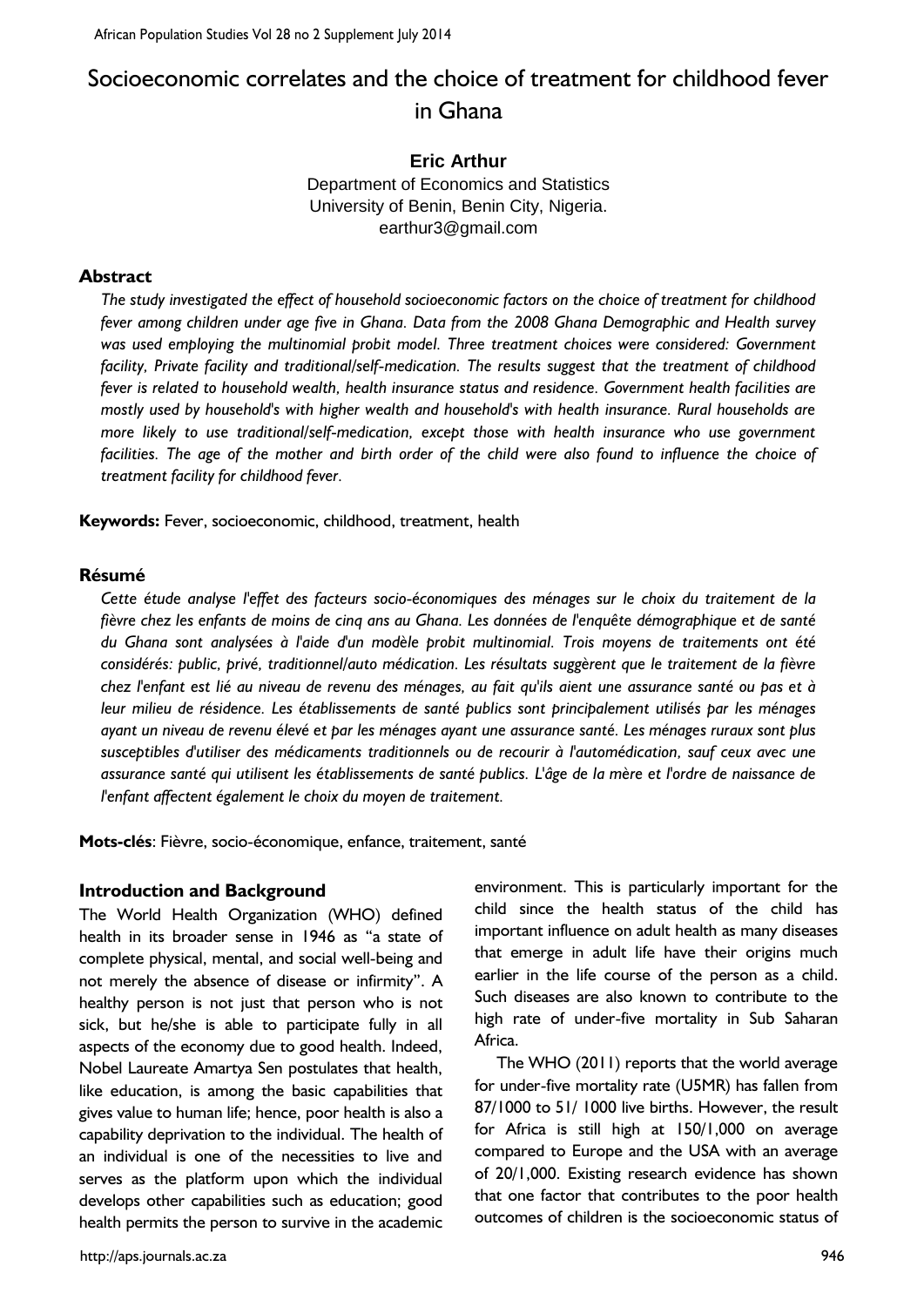the family since the child depends on the family for survival and for protection at that early stage. Poor child health can lead to increased child morbidly and mortality.

Socioeconomic status refers to the level of social and economic position of an individual within the society as reflected by various indicators such as income /wealth, education, employment, type of occupation, etc. Existing literature shows a complex interplay of social and economic factors that ultimately determines people's standard of living and their command over goods and health services. For instance, wealth/income affects child health adversely through malnutrition, poor hygienic conditions, lack of awareness and proper health care in the event of illness. Poor nutrition of the child may also contribute to poor school performance, as a malnourished child may perform poorly in school. Education of the parent is also an important contributor to the development of the child. The effect of education can be either positive or negative; educated parents are more likely to be engaged in more demanding jobs, which leaves them with little time to cater for their children, hence, may affect the chances of the child getting good care in the event of illness. It can however be argued contrary that educated parents are better users of health capital following the arguments of the Grossman's (1972) health capital model and hence perform better in giving their children better health care than their counterparts who are not educated. Similarly, other social factors such as residence, marital status and even accessibility of health care services may have a significant effect on one's health and that of the child who depends on him/her.

Several health and development policies have focused on improving the wellbeing of the mother and child. According to Elo (1992), one of the objectives of primary health care programs in developing countries was to improve child survival through improved utilization of preventive maternal and childcare services. The Millennium Development Goals (MDG's) seek to improve the health of the child and mother by improving the health services provided to both mother and child. Despite these efforts, Africa continues to battle with poor child health outcomes. World Bank (2006), reports, "Sub-Saharan Africa is not on track to achieve a single MDG. In addition to other goals, it is off track on the hunger goal—and it is the only region where child malnutrition is not declining…." The United Nations Children's Fund and the World Health Organization (2004) reports that 85 percent

of malaria deaths, and 95 percent of all new episodes of pneumonia worldwide occur annually in children under-five years of age in Africa. These diseases are mostly precluded by the incidence of fever. It is thus important to address these concerns in a bid to achieve improved health.

Fever is a common symptom of illness mostly associated with malaria, pneumonia and other child health conditions. Fever is a rise in temperature to levels that are considered to be above normal and gives a signal of the existence of an underlying health condition that needs to be treated, especially in young children. Mostly in children under age five, the mother or caregiver who has constant contact with the child easily notices it. Malaria and pneumonia are a major cause of under-five morbidity and mortality worldwide. The WHO report on Infectious Diseases posits that infectious diseases and malaria in particular, are a consequence of poverty as well as an obstacle that keeps people in poverty and that these diseases cause most of the deaths from infectious diseases. According to WHO (2006) World Malaria Report, malaria is prevalent in more than 100 countries worldwide and about 1.2 billion people representing 20% of the world's population are at high risk of malaria, with 49% of this population living in Africa. In 2006, 91% of the world's 881,000 malaria deaths occurred in Sub-Saharan Africa. Previous studies have indicated that key strategies for control of such diseases are based on early diagnosis and appropriate treatment. The success of this strategy depends, however, on understanding the socioeconomic factors influencing health care decision making at the household level.

In Ghana, malaria and pneumonia are leading causes of childhood morbidity and mortality. Malaria accounts for the majority of childhood hospital admissions and 26 percent of childhood deaths, while pneumonia is responsible for about 22 percent of hospital admissions in tertiary health facilities and 18 percent of childhood deaths (Nonvignon et al, 2010). Thus, as a first step to addressing this problem, parents and caregivers need to seek appropriate and prompt care for the child upon noticing the presence of fever in the child. Thus, more childhood deaths would be averted if caregivers would appropriately seek care, receive it and apply treatment correctly. Acquiring information on the factors influencing health-seeking behavior of parents is particularly important as part of actions needed if Ghana and other developing countries are to achieve the Millennium Development Goal 4 aimed at reducing child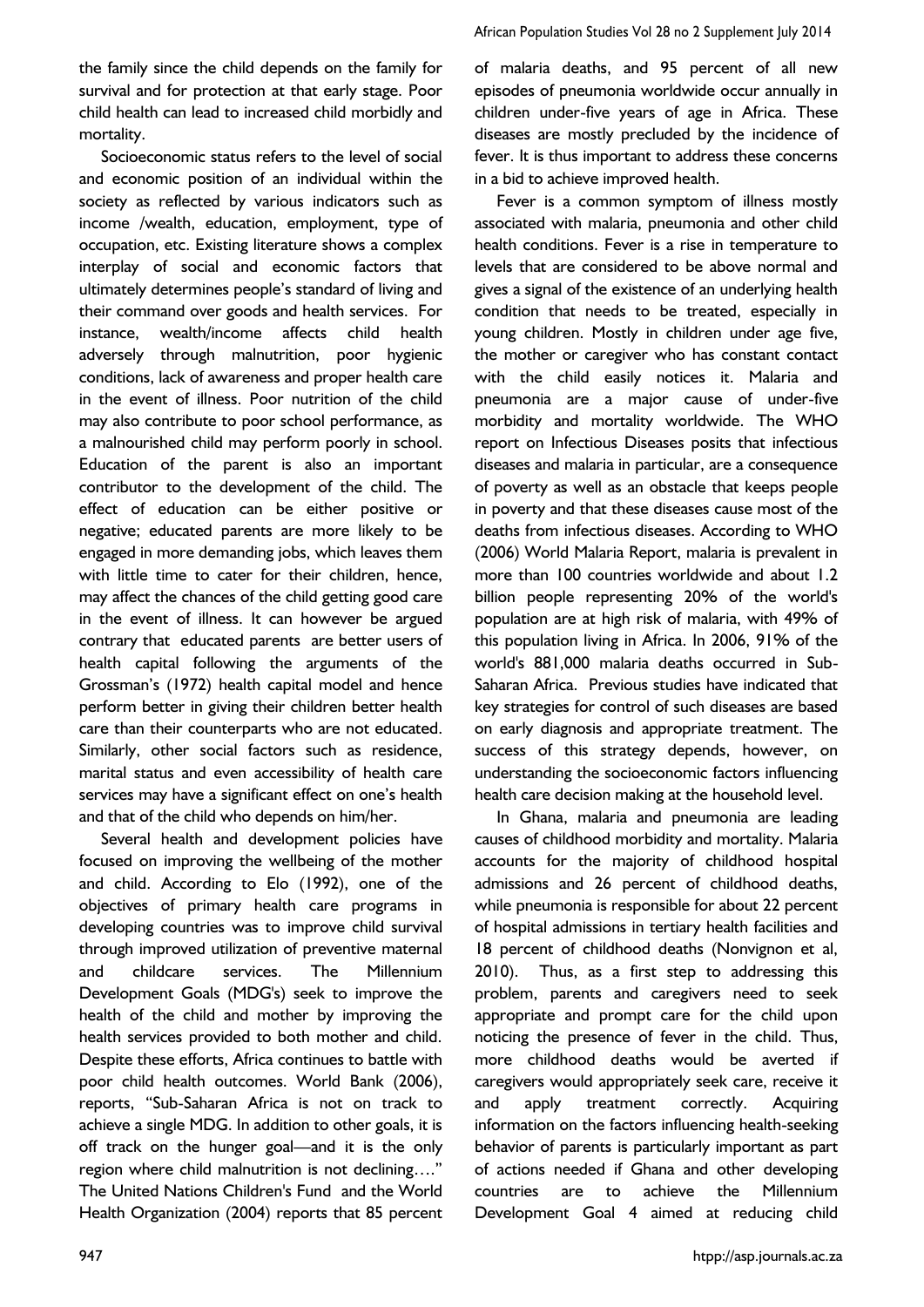mortality by 2015 and to improve the health outcomes of children. This study therefore seeks to assess the socioeconomic factors that influence the decision of mothers/caregivers to seek treatment for children under five in Ghana to inform policy in reducing childhood morbidity and mortality in Ghana.

### **Literature Review**

Previous studies on the factors driving the choice of facility for treatment of childhood diseases have reported the importance of factors such as income/wealth, residence, access to health care centres, and other social factors like education and age that are important in the decision to seek care for the sick child. For instance, Goldmana, Pebleyb, and Gragnolatic, (2002), use the 1995 Guatemalan Survey of Family Health to analyze the relationship between child illness and health seeking behavior. The results from the study indicated that modern medical care plays a major role in the treatment of infectious illness among children in rural Guatemala. The symptoms associated with the illness, their perceived severity, and mother's beliefs about their causes were identified in the study as important determinants of whether a child is brought to a provider and the type of provider visited. Poverty was identified as a serious constraint on a family's choices about how to treat children's illnesses, whereas education and ethnicity were reported to have little effect on treatment behavior when income is held constant. In addition, the availability of modern health facilities within the community, both government-sponsored facilities and private doctors had a substantial impact on the type of providers sought to treat children's illnesses, according to the study, hence confirming the importance of income and accessibility/ availability of health services on seeking care for the sick child..

Likewise, Arif (2007) employing the ordinary least squares technique examined the health status of Pakistani children using morbidity and malnutrition. The study reported that distance to the nearest health facility had significantly negative influence on child morbidity, implying that the longer the distance, the lesser the probability of getting treatment for a sick child hence influencing child morbidity, except for families with adequate resources. Filmer (2005) also used data from the demographic and Health surveys of 22 sub-Saharan African (SSA) countries to explore the associations between household wealth and the incidence and treatment of fever, as an indicator of malaria, among children in sub-Saharan Africa, using both the

bivariate and multivariate probit model. The findings suggest that the incidence of fever and its treatment are related to poverty (as measured by wealth) in sub-Saharan Africa. The study indicated that the incidence of fever is lower for the wealthiest households, and treatment patterns are strongly related to poverty, as wealthier households are more likely to seek care for the child. In addition, Malik et al, (2006) reports that the main healthseeking behaviour for malaria in children under age five is to consult the nearest health facility or health personnel together with using traditional medicine or herbs. The majority of mothers with febrile children according to the study reported taking drugs before visiting a health facility. The choice between the available options was determined by the availability of health facilities, user fees, and satisfaction with services, difficulty to reach the facilities and believe in traditional medicine.

Kazembe et. al., (2007) concluded that factors that affects the choice of treatment for malaria in Malawi included place of residence, access to media, care-givers age and care factors including unavailability and inaccessibility of care. Additionally, Chibwana et al, (2009) reported in Malawi that despite the high knowledge of malaria among mothers, prompt treatment, and health-seeking behaviour was poor, with the majority of children first being managed at home with treatment regimens other than effective anti-malarial drugs. The reasons accounting for this, according to the paper was due to traditional beliefs about causes of fever, unavailability of anti-malarial drugs within the community, barriers to accessing the formal health care system, and trust in traditional medicine.

Nonvignon et al, (2010) used data from a 2006 household socio-economic survey and health and demographic surveillance covering caregivers of 529 children under-five years of age in the Dangme West District in Ghana and applied a multinomial probit technique to model the choice of treatment services for fevers in under-fives in rural Ghana. The findings indicated that longer travel, waiting, and treatment times encourage people to use self-medication and over-the-counter providers whereas caregivers with health insurance coverage also use care from public providers. Caregivers with higher incomes use public and private providers over self-medication while higher treatment charges and longer times at public facilities encourage caregivers to resort to private providers. Besides, caregivers of female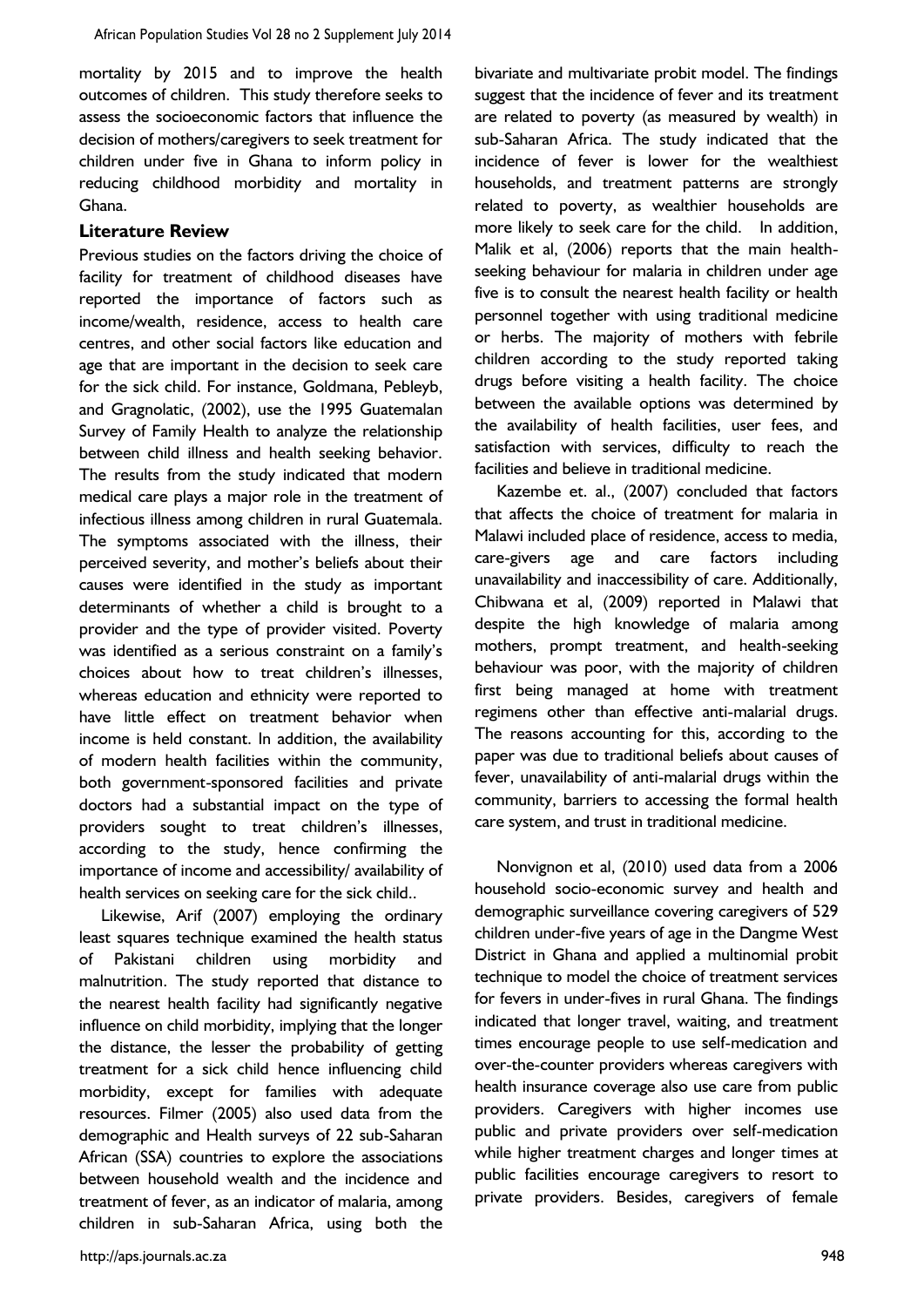under-fives use self-care while caregivers of male under-fives use public providers.

In contrast to the studies above, Rutebemberwa et al (2009) reported no significant differences between age, sex and education of the household head, age and sex of the children and socioeconomic status of the households among those who had used drug shops/private clinics and those who went to government facilities seeking treatment for the sick child in Uganda. The study however reported that caregivers sought treatment for the sick child from government health facility upon realizing that the sick child is vomiting and perceiving that the health providers were qualified or experienced in the health facility. On the other hand, those who took the febrile child to drug shops/private clinics did so because they were going there to get first aid.

## **Data and Methods**

The study uses secondary data on children under age five from the 2008 Ghana Demographic and Health Surveys (GSS 2009). The Ghana Demographic and Health Survey (GDHS) is a nationwide survey funded by the United States Agency for International Development (USAID), and implemented by ORC Macro Incorporated. It is carried out once every five years. The strategic objective of the Measure DHS is to improve and institutionalize the collection and use of data on reproductive health by host countries for program monitoring and evaluation and for policy development decisions. It contains data on children and women health in addition to the demographic profile of the households/individuals.

The dependent variable is the choice of facility for the treatment of childhood fevers. The choice of facility for treatment for fever is a multinomial variable with three categories Self-medication/ traditional medicine, Government facility (including hospital, health centre, health post, and clinics), and Private hospital/clinic). This is modeled on the family socioeconomic characteristics, particularly that of the mother due to the heavy reliance of the child at that age on the mother. These include wealth, education, residence, employment, marital status and access to health care (measured by distance and transportation to the nearest health facility). The specific characteristics of the child (gender, and birth order) are also being controlled for in the study.

The demand for health for the sick child in this analysis is modeled following the Grossman (1972) model on health capital and demand for health care. Since the child under age five depends primarily on

the parents for decisions, especially concerning school and health care, it is imperative to model this demand as a decision made by the parent or the caregiver. Thus, this study assumes that the parents derive utility from the child's health, and hence seeks the best care for the child during sickness using both market and non-market (behavioral) inputs through a utility maximizing process. This yields a demand for health function for the child, which is presented in the equation below for the purpose of estimation.

> $H = \beta Y + \pi S + \delta C + \epsilon$ Where:  $H = I$ : Government facility  $= 2$ : Private facility = 3: Self-medication/Traditional

Where Y represents child specific characteristics, such as gender and birth order, S represents socioeconomic factors of the mother/parents. These include wealth/income, education of the mother, health insurance status, marital status, and employment status. C represents environmental factors that affects health. These include residence (rural/urban), distance to nearest health facility, and transport to nearest health facility.  $\beta$ ,  $\pi$ , and  $\delta$  are vector of parameters associated with the explanatory variables. H is the choice of facility for the treatment of childhood fever and ε is the random disturbance term, which is assumed to be normally distributed.

The choice of treatment for fever is estimated using a multinomial response model (multinomial logistic/probit). The study seeks to model a mother's selection of a health care provider conditional on a child being sick with symptoms of fever. This is a discrete choice with more than two unordered outcomes. The multinomial response model follows a random utility framework. The assumption is that an individual chooses a given health care option only if the utility the individual derives from the chosen option is greater than the utility that can be derived from an alternative option. In this study, the multinomial probit model is used to avoid the assumption of the "independence of irrelevant alternatives (IIA)" inherent in the multinomial logit model. The IIA property in multinomial logit implies that the probability of choosing one health care option does not depend on the presence (or absence) of other options, which is not always true in the use of health care facilities. The choice of treatment from one facility mostly depends on the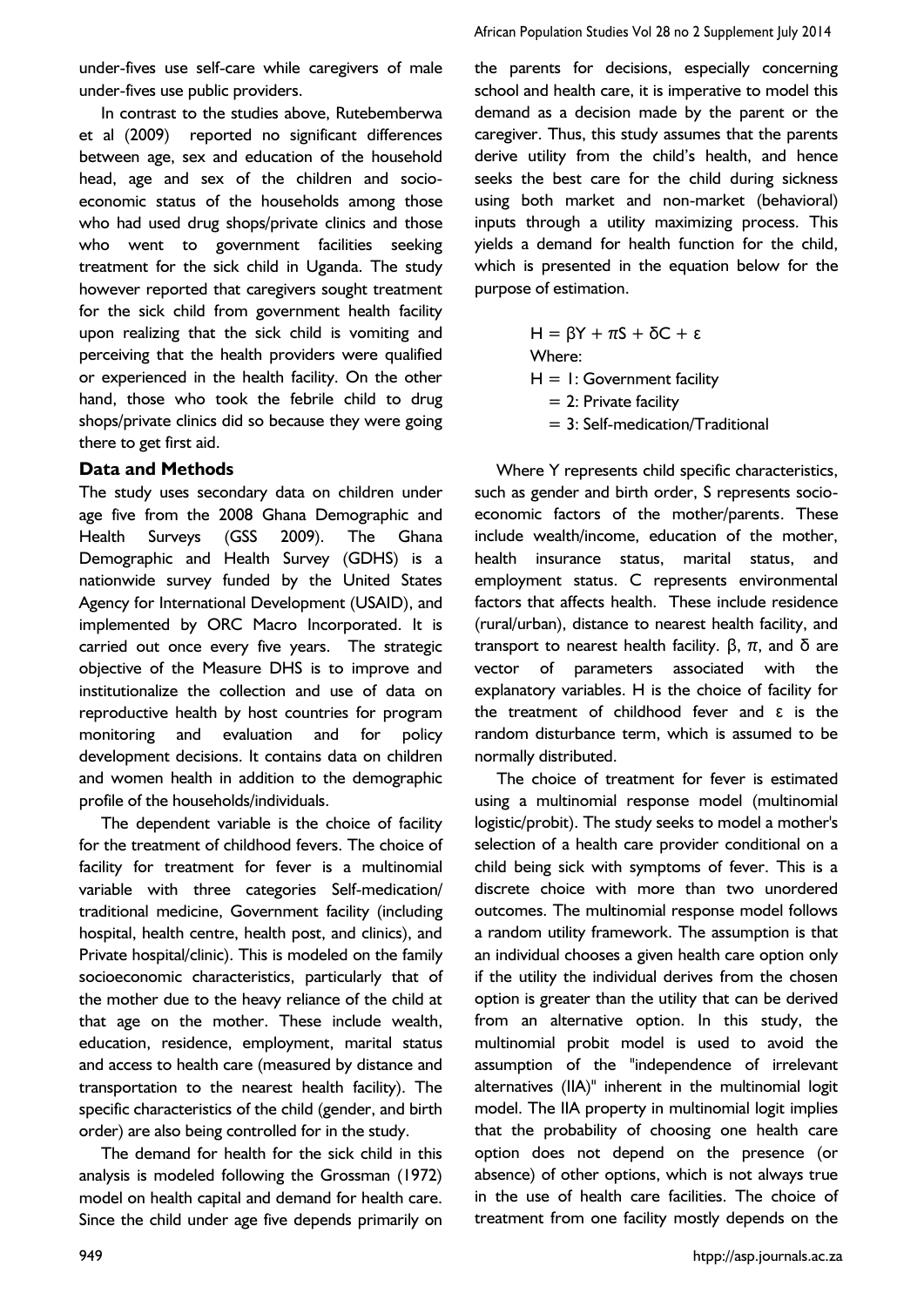presence of an alternative and hence, using the multinomial logit model is likely to yield inconsistent and unreliable estimates.

#### **Presentation of Results**

The empirical analysis in this paper was done in two stages. The first is the univariate analysis using the Pearson's chi square test to test, whether there were significant differences between the treatment choices and the socioeconomic factors. The second was the multivariate analysis using the multinomial probit regression model to determine the factors that collectively determine the choice of treatment for childhood fevers among children-under age five in Ghana. The results are presented in Tables 1 and 2 respectively for the univariate and the multivariate analysis. It can be seen from Table 1 that, a majority of the people (55.53%) rely on government health services, with 34.56% using private health care facilities for the treatment of childhood fever. Surprising, the practice of self-medication/ traditional health care is higher in the urban centres contrary to the believe that it is more prevalent in the rural centres. The use of traditional/selfmedication however falls with increasing education,

but increases with the difficulty encountered in accessing formal health care as shown in the responses of those who reported difficulty in distance and transport to the nearest health care facility.

The results as presented in Table 1 of the univariate analysis indicates that there is a significant relationship between wealth, health insurance, residence (rural/urban), and access to health care (distance and transport to health facility) and the decision to seek appropriate care from any of the health facilities. . Majority of those within the richest health quintiles seek care from the government health facility. However, majority of those who fall within the richest quintile are shown to seek care from the private/mobile health facilities, with none of them seeking traditional care or self-medicating. Additionally, households with easy access to health care centres and those living within the urban communities are more likely to seek appropriate care from health facilities for the sick child. Moreover, households with health insurance are more likely to seek care for the sick child.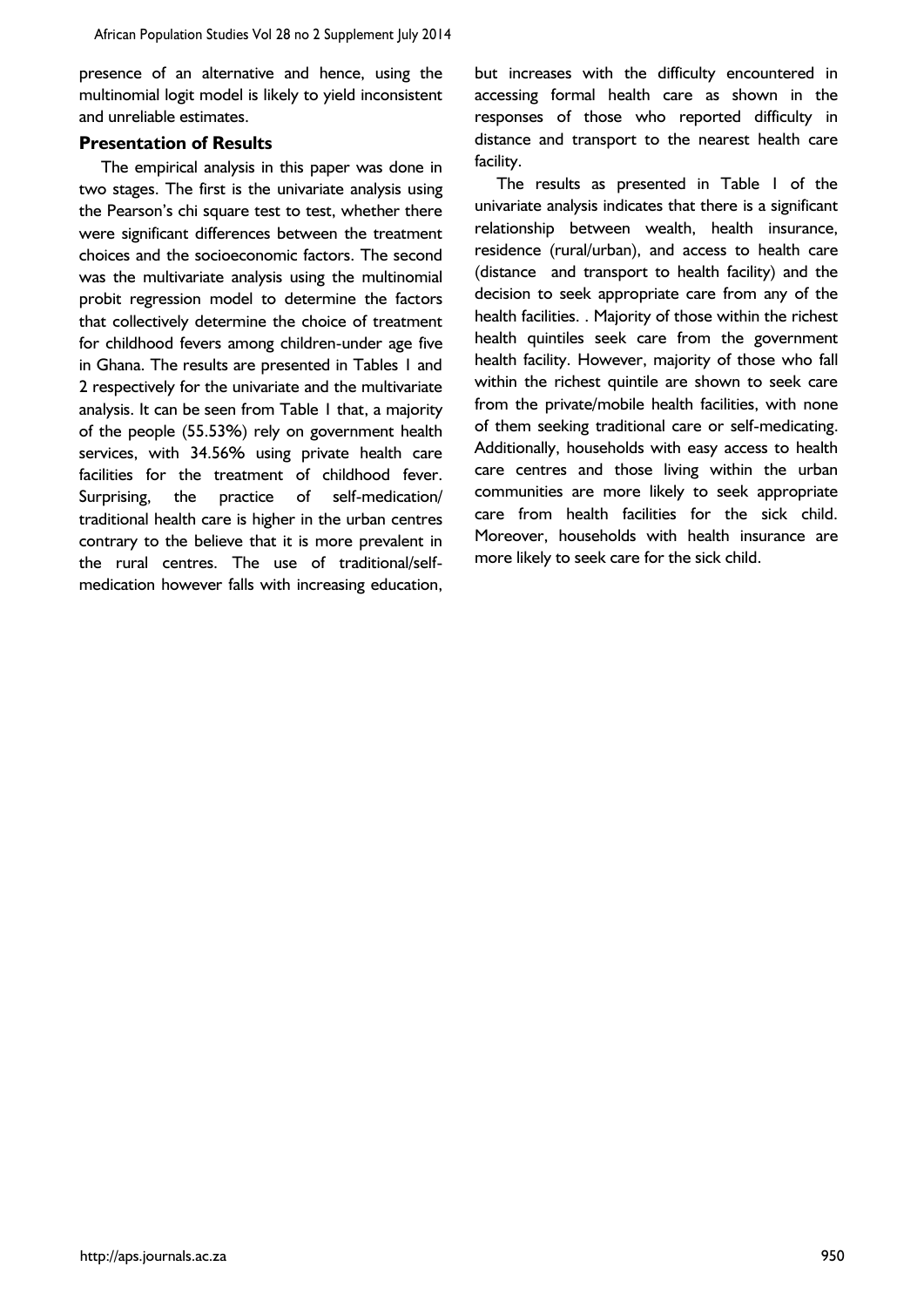| Table 1: Descriptive statistics with Pearson's chi square test |                             |                      |                 |                    |  |  |  |
|----------------------------------------------------------------|-----------------------------|----------------------|-----------------|--------------------|--|--|--|
|                                                                | Government hospital/        | Private/             | Traditional/    | Pearson's          |  |  |  |
| <b>Explanatory Variables</b>                                   | <b>Clinic/health centre</b> | <b>Mobile clinic</b> | self-medication | Chi square         |  |  |  |
| <b>Education</b>                                               |                             |                      |                 |                    |  |  |  |
| No education                                                   | 59.18                       | 28.57                | 12.24           | chi2(4) = $6.26$   |  |  |  |
| Primary                                                        | 48.6                        | 40.19                | 11.21           |                    |  |  |  |
| Secondary/Higher                                               | 56.67                       | 36.11                | 7.22            |                    |  |  |  |
| <b>Wealth Quintile</b>                                         |                             |                      |                 |                    |  |  |  |
| Poorest                                                        | 58.72                       | 20.18                | 21.1            | chi2(8) = $37.57*$ |  |  |  |
| Poorer                                                         | 56.12                       | 36.73                | 7.14            |                    |  |  |  |
| Middle                                                         | 53.01                       | 34.94                | 12.05           |                    |  |  |  |
| Richer                                                         | 58.43                       | 38.2                 | 3.37            |                    |  |  |  |
| <b>Richest</b>                                                 | 47.27                       | 52.73                | $\pmb{0}$       |                    |  |  |  |
| <b>Health Insurance</b>                                        |                             |                      |                 |                    |  |  |  |
| Not insured                                                    | 69.65                       | 25.87                | 4.48            | chi2(2) = $32.77*$ |  |  |  |
| Insured                                                        | 43.35                       | 42.06                | 14.59           |                    |  |  |  |
| <b>Residence</b>                                               |                             |                      |                 |                    |  |  |  |
| Rural household                                                | 49.45                       | 46.7                 | 3.85            | chi2(2) = $27.08*$ |  |  |  |
| Urban household                                                | 59.92                       | 25.79                | 14.29           |                    |  |  |  |
| <b>Employment status</b>                                       |                             |                      |                 |                    |  |  |  |
| Not working                                                    | 55.87                       | 33.42                | 10.7            | chi2(2) = $3.39$   |  |  |  |
| Working                                                        | 52.94                       | 43.14                | 3.92            |                    |  |  |  |
| <b>Marital status</b>                                          |                             |                      |                 |                    |  |  |  |
| Not married                                                    | 56.35                       | 33.86                | 9.79            | $chi2(2) = 0.81$   |  |  |  |
| Married                                                        | 50                          | 39.29                | 10.71           |                    |  |  |  |
| <b>Distance</b>                                                |                             |                      |                 |                    |  |  |  |
| Not a problem                                                  | 51.32                       | 40.4                 | 8.28            | chi2(2) = $15.60*$ |  |  |  |
| Big problem                                                    | 65.15                       | 21.21                | 13.64           |                    |  |  |  |
| <b>Transport</b>                                               |                             |                      |                 |                    |  |  |  |
| Not a problem                                                  | 50.82                       | 39.67                | 9.51            | chi2(2) = $12.02*$ |  |  |  |
| Big problem                                                    | 66.67                       | 22.48                | 10.85           |                    |  |  |  |
| <b>Gender of child</b>                                         |                             |                      |                 |                    |  |  |  |
| Male                                                           | 53.25                       | 35.06                | 11.69           | chi2(2) = $2.08$   |  |  |  |
| Female                                                         | 58.13                       | 33.99                | 7.88            |                    |  |  |  |
| <b>Total (434)</b>                                             | 55.53                       | 34.56                | 9.91            |                    |  |  |  |

**Table 1: Descriptive statistics with Pearson's chi square test**

Degrees of freedom of chi square test in parenthesis

Table 2 further presents the results from the multivariate model where all the variables are combined to understand how they interplay in the decision to seek treatment for the sick child. The multinomial probit model is estimated using maximum likelihood technique. The multinomial model in this study considers three possible choices of treatment: Government health facility (health post, hospital or clinic), Private hospital/clinic or a mobile clinic, and Traditional medicine/ selfmedication. In this analysis, government facility is

used as the reference point since all government health facilities accept health insurance. The categories in parenthesis in Table 2 are the reference categories, indicating the options for comparison of results. The variable marital status is coded into two sections; Married, and Not married (single, divorced, separated or widowed). The general idea behind this coding for marital status is trying to capture the effect staying with a partner currently may have on the decision to seek care for the child.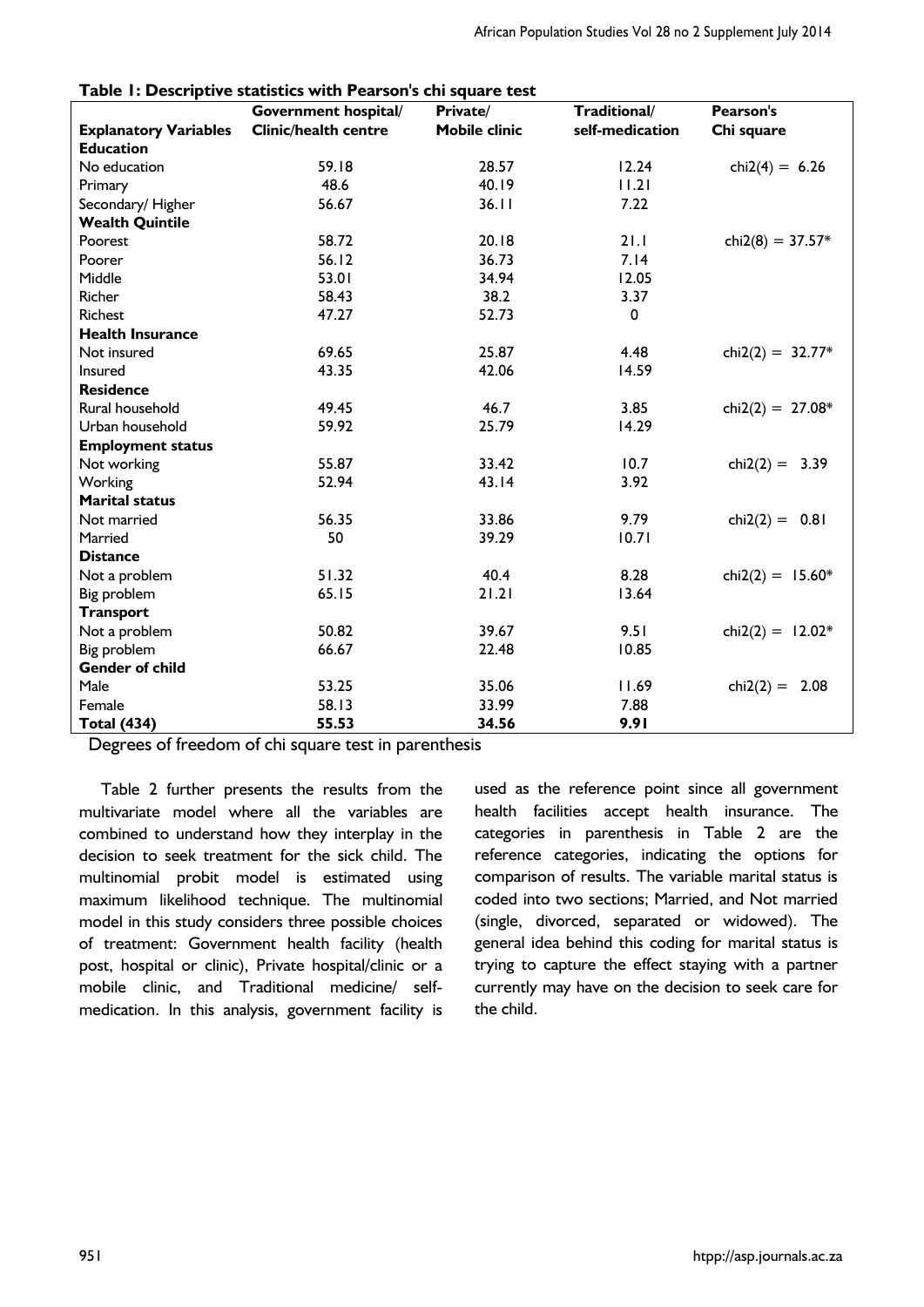|  | Table 2: Multinomial Probit regression (Reference: Government hospital/health Centre) |
|--|---------------------------------------------------------------------------------------|
|--|---------------------------------------------------------------------------------------|

| <b>VARIABLES</b>                           | Private/ mobile clinic             | Traditional/self-medication |
|--------------------------------------------|------------------------------------|-----------------------------|
| <b>Wealth quintile</b>                     | 0.0914                             | $-0.307**$                  |
|                                            | (0.0976)                           | (0.137)                     |
| Age of mother                              | $0.396*$                           | $0.872***$                  |
|                                            | (0.221)                            | (0.298)                     |
| <b>Education of mother</b>                 | $-0.0924$                          | 0.0789                      |
|                                            | (0.132)                            | (0.167)                     |
| Health Insurance (Reference: Not insured)  | $-0.981***$                        | $-0.206$                    |
|                                            | (0.278)                            | (0.473)                     |
| Gender of child (Reference: Male)          | 0.00294                            | $-0.256$                    |
|                                            | (0.187)                            | (0.254)                     |
| <b>Birth order of child</b>                | $-0.165***$                        | $-0.208***$                 |
|                                            | (0.0609)                           | (0.0731)                    |
| Residence (Reference: rural)               | $-0.377$                           | $0.682*$                    |
|                                            | (0.296)                            | (0.411)                     |
| <b>Rural with health insurance</b>         | $-0.161$                           | $-1.217**$                  |
|                                            | (0.377)                            | (0.583)                     |
| <b>Employment (Reference: not working)</b> | $-0.0703$                          | $-0.823*$                   |
|                                            | (0.288)                            | (0.445)                     |
| Marital Status (Reference: Not Married)    | $-0.00572$                         | $-0.0684$                   |
|                                            | (0.270)                            | (0.378)                     |
| Distance to health Centre (big problem)    | $-0.4$                             | 0.222                       |
|                                            | (0.280)                            | (0.399)                     |
| Transport to health Centre (big problem)   | $-0.275$                           | $-0.539$                    |
|                                            | (0.275)                            | (0.421)                     |
| Constant                                   | $-0.0270$                          | $-1.725**$                  |
|                                            | (0.601)                            | (0.756)                     |
| 434<br>Number of observations $=$          | Wald chi2(24)<br>$=$               | 90.0                        |
| Log likelihood = $-348.19608$              | Prob> chi2<br>$=$                  | 0.0000                      |
| Robust standard errors in parentheses      | *** $p < 0.01$ ,<br>** $p$ < 0.05, | $*$ p < 0.1                 |

The results from table two presents the coefficients from the multinomial probit analysis of the choice of treatment for the sick child. The results from the study indicate that wealth, age of the mother, health insurance status, birth order of the child, and residence are important predictors of the choice of treatment for childhood fevers in Ghana. The coefficient of wealth is positive and significant at the 5 percent level indicating that as wealth increases, mothers are less likely to seek for care from the traditional healers, or self-medication for the sick child, compared to seeking care from the government health facilities. Thus, mothers with higher wealth are more likely to take their sick child to the government health facility than to the traditional healer. The coefficient of wealth in the private/mobile clinics is positive but not significant. In addition, the age of the caretaker is positive for both private and traditional medicine in the study. Those with health insurance are also less likely to use the private facilities compared to the government facilities. This is not surprising as all government facilities accept health insurance, with just a select few private facilities that have been included in the scheme. Rural mothers have also been found to seek

care from traditional healers, but this is different for the rural mothers with health insurance as the results is negative for such mothers indicating that they are more likely to seek care for the sick child from the government health facility compared to their counterparts who are not insured. Employed mothers are also less likely to seek traditional care for the sick child compared to their counterparts who are not working. Finally, birth order of the child is also negative for both private and traditional medicine.

#### **Discussion of results**

Wealth signifies economic power and ability to pay for health care for the sick child by the mother. The findings indicate that the household income/wealth is an important factor that influences the choice of facility for the treatment of childhood fever. Mothers tend to use the government health facilities with increasing wealth compared to self-medication or traditional health care than those in the poorest quintiles. The coefficient of wealth in the results for private is positive and negative for traditional/selfmedication. Thus, mothers who fall within the higher wealth quintiles are more likely to use government health facilities for the sick child. The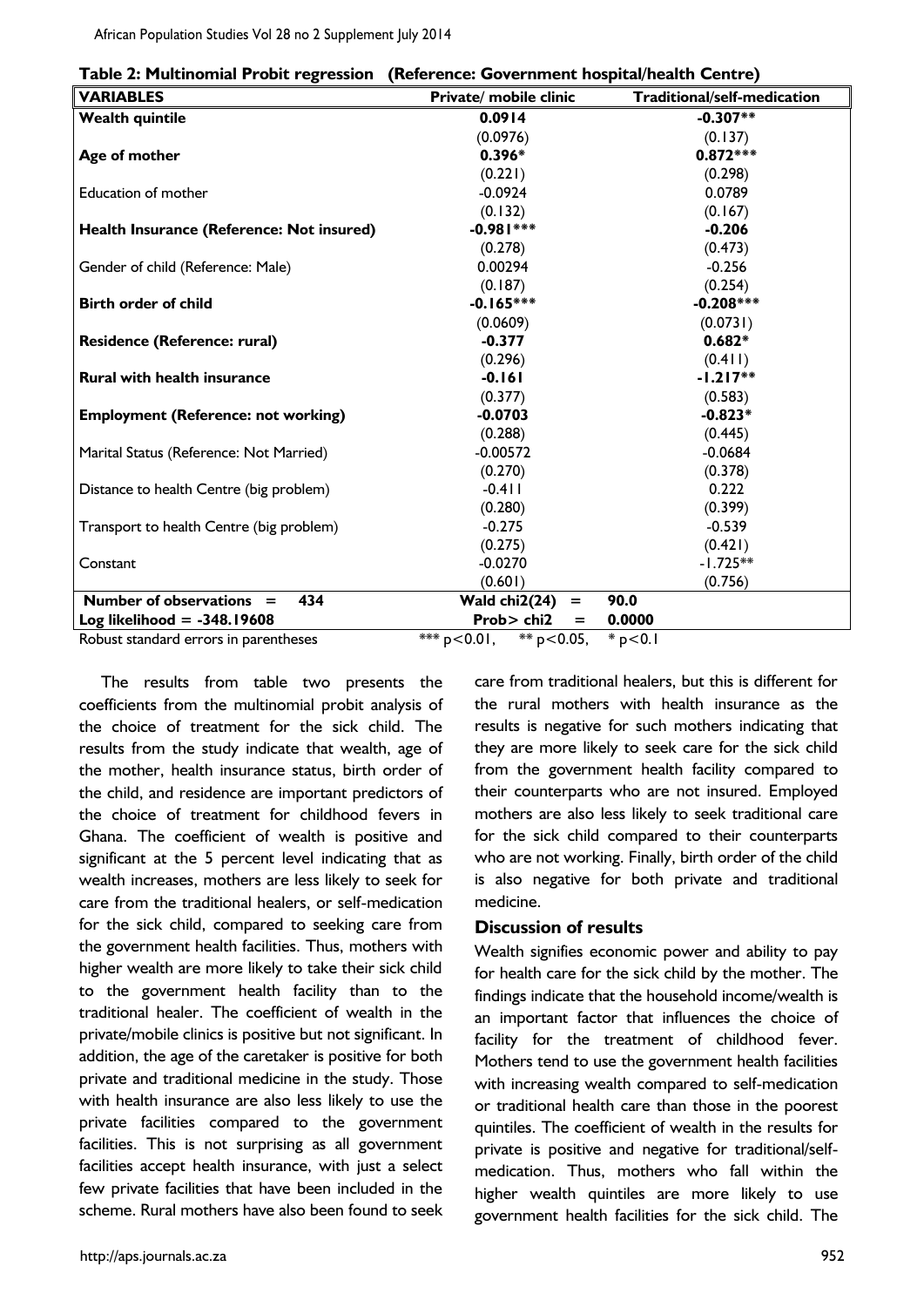coefficient on private health care is positive but not significant. Thus, the demand for care for the sick child is thus influenced by the wealth or income of the household within which the child is born and thus serves as an important predictor in the decision of the choice of health care facility for the child. This finding is in corroboration with earlier results that have also reported a positive association between the choice of facility for treatment and income/wealth by Filmer (2005), Arif (2007) and Novignon et al, 2010.

Furthermore, the results indicate that, mothers' in the rural areas are less likely to seek care for the sick child from a government health facility. This result might give two implications; either these mothers use the services rendered by the traditional healer because they cannot afford the charges of the government of private health care, or it might also be a signal of the unavailability of health care facilities in the communities. It is well known that, in Ghana as it is in other developing nations, one would have to travel over a distance to be able to access modern health care, especially for government health facility in the rural centers,. In addition, those with private health facilities that are close cannot also afford the services, hence, resort to the traditional healer who most of the time operates next door or is willing to offer services to the sick in the person's house. This is consistent with the findings of Kazembe et al, (2007) who reported that the treatment choices for fever are related to the place of residence in Malawi. The results however further indicate that rural residents with health insurance are less likely to use traditional medicine compared to the government health facilities. Thus, health insurance reduces the cost, at least direct cost, of assessing the government health facility compared to those who are not insured.

The results also indicate that the insured mother is more likely to seek for treatment for the sick child from a government facility than from the other sources, private or self-medication/traditional. This is significant at the one percent level in both results as presented in Table 2. Thus being insured increases the likelihood of seeking for appropriate care for the sick child from a government health facility. This is not surprising as mothers under the Ghana health insurance scheme have free access for the sick child under the age of 18 years. This therefore reduces at least the direct cost of treatment for the child and serves to encourage the mother to attend to the sick child, at least knowing that the direct cost is totally catered for or reduced.

Thus, whenever the child is sick, the insured mother can have free medical care for the child. Hence, it is not surprising that being insured influences the choice and the decision to seek care for the sick child. It can also be realized from the results that the rural mothers with health insurance are less likely to use traditional or self-medication for the sick child. This is very significant in the rural setting of the Ghanaian economy where most people in rural Ghana fall back on traditional or self-medication (often times asking friends and neighbors what type of medication will work for the sick child). Thus, providing people in rural Ghana with access to health insurance and of importance the availability of government health facility that offers and accepts the health insurance scheme will help improve the health of the rural poor in the nation.

Thus, as a policy measure, it is important to enhance the health insurance scheme in Ghana, and to encourage participation by all and sundry, especially in the rural areas to enroll and maintain their membership in the program to improve the health of children and people within the Ghanaian economy. This will probably help reduce the incidence of child mortality from preventable diseases and also the high rate of child morbidity in Ghana, and help Ghana achieve the MDG target of improving child health (to reduce child mortality by 75 percent by 2015). This finding is consistent with earlier results from the study by Novignon et al, (2010) who also reported a positive association between health insurance and the use of public health facilities for the treatment of childhood fever in rural Ghana.

The results further indicate that the probability of seeking for care is highly related to the birth order of the child. Interestingly, parents are more likely to seek for care from a government facility for higher births, thus, more likely to seek for care from a government facility as the number of children increases. This presents an interesting situation, but the probably reason may be that with increased number of children, it becomes easier to get someone to take care of the remaining kids when the mother has taken the sick child to the hospital due to the work schedule of these mothers, mostly working in the informal sector. In addition, it might also be an indication of building trust in the formal health sector with an increasing number of children, thus necessitating the use of the formal system for later births. This is in contrasts to what is mostly observed where mothers administer drugs of the older ones to the younger ones upon seeing similar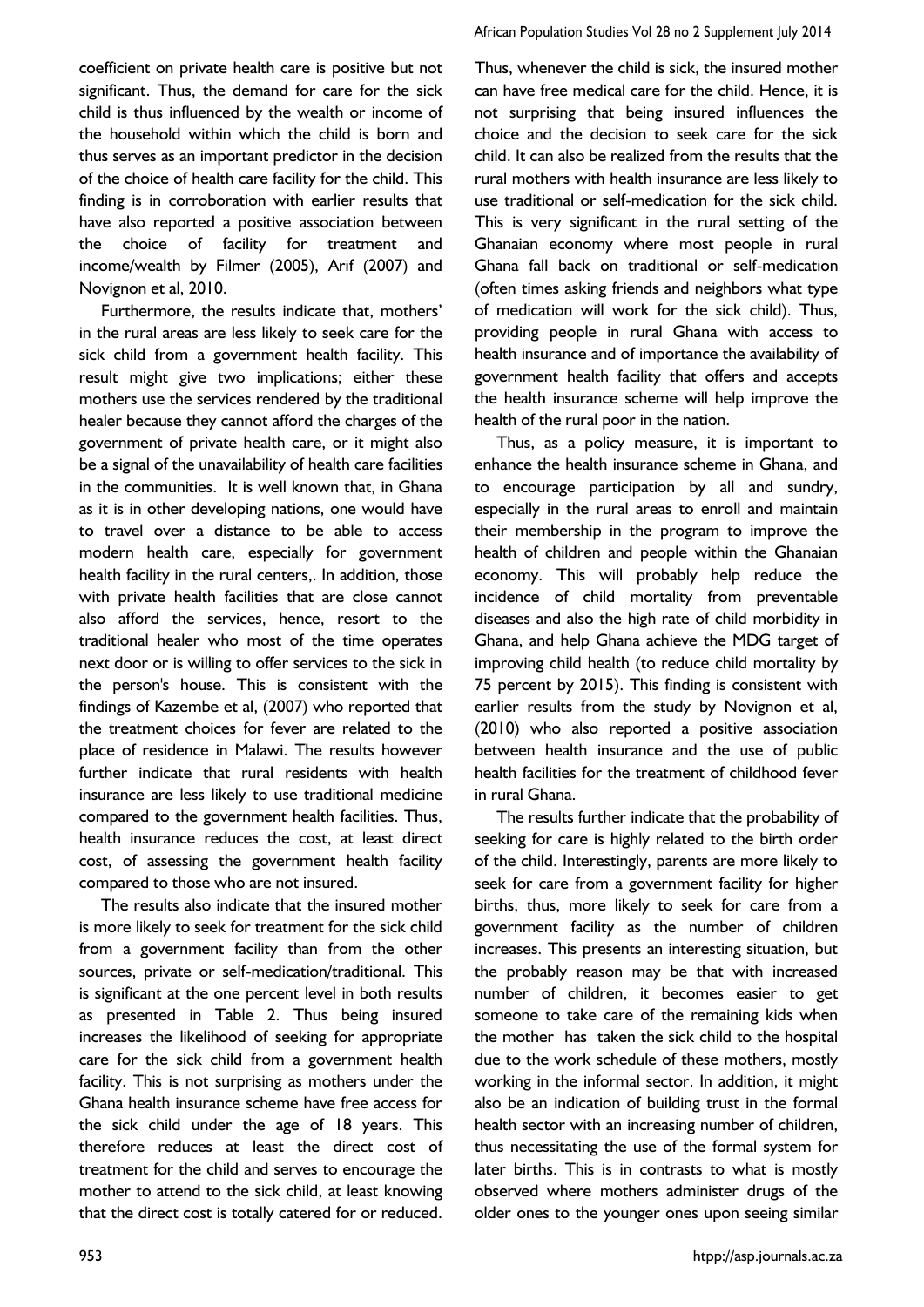symptoms of the previous child with the assumption of the same type of sickness repeating itself.

Finally, the age of the mother shows that the older mothers are more likely to use the traditional healers, or self-medication for the sick child compared to using the government health facility. This result is not very surprising in the context of a developing country like Ghana where some of the older people still believe in the use of traditional medicine compared to orthodox medicine for the treatment of diseases. This concurs with the findings of Kazembe et al, (2007) reporting that the treatment options are related with the age of the mother/care-giver.

Working mothers are more likely to use the government health facilities for the sick child as indicated in the results. This may be because those in the formal sector are either insured under the national health insurance, or have been insured under a private arrangement by the employer thus, reducing the cost of care, and also are able to seek for permission to attend to the sick child. Thus, the social environment of the mother/caregiver is important in the event of seeking care for the sick child and hence, need to be considered in any policy that intends to improve the lot of children in the Ghanaian community and probably in other developing nations like Ghana.

## **Conclusion**

The study set out to investigate the socioeconomic factors that influence the decision to seek care for the sick child in Ghana. In doing so, the Grossman health care model was utilized by maximizing the utility of the mother/caretaker with the health of the child as an argument in the utility function. The multinomial probit model was employed, by identifying important factor that have been used in the literature and in theory that are known to influence such choices. The results indicate that the decision to seek care and the choice of treatment for the sick child is influenced by wealth, birth order of the child, age of the mother, health insurance status of the mother, residence, and the employment status of the mother. Thus, policy should be able to address such factors that also affect the decision to seek care for the sick child, especially with the aspect of health insurance for those in the rural centers, in the quest to improve health and to achieve the targets set in the MDGs for Ghana.

In general, wealthier mothers have been found to utilize government health care services for the sick child. This is probably due to the cost associated with obtaining care for the sick child. Even though wealth/incomes may not be easily influenced in the short term by policy, it might be necessary to put in place long-term policies that would improve the incomes and wealth of households, and make effort to reduce the cost of health care for children, especially from the deprived homes. One of such that needs to be strengthened is the health insurance scheme in Ghana, which should be well managed to achieve the set target for the scheme in term of coverage and efficiency. This is based on the significance of the health insurance scheme in influencing the decision to seek care, especially for those in rural Ghana. However, this should be accompanied by the establishment of government health centers and health posts in the rural communities to make it accessible for the people within such communities.

## **References**

- Arif, G. M. (2004). Child health and poverty in Pakistan. *The Pakistan Development Review*, 211- 238.
- Chibwana, A. I., Mathanga, D. P., Chinkhumba, J., & Campbell, C. H. (2009). Socio-cultural predictors of health-seeking behaviour for febrile under-five children in Mwanza-Neno district, Malawi. *Malaria journal*, *8*(1), 219.
- Elo, I. T. (1992).Utilization of maternal health-care services in Peru: the role of women's education. *Health Transition Review*, 49-69.
- Filmer, D. (2005).Fever and its treatment among the more and less poor in sub-Saharan Africa. *Health policy and planning*, *20*(6), 337-346.
- Ghana Statistical Service (GSS): Noguchi Memorial Institute for Medical Research(NMIMR), and ORC Macro: Ghana Demographic and Health Survey 2008.
- Calverton, Maryland: GSS, NMIMR, and MI; 2009.
- Goldman, N., Pebley, A. R., &Gragnolati, M. (2002).Choices about treatment for ARI and diarrhea in rural Guatemala. *Social Science & Medicine*, *55*(10), 1693-1712.
- Grossman, M. (1972).On the concept of health capital and the demand for health. *The Journal of Political Economy*, 223-255.
- Kazembe, L. N., Appleton, C. C., &Kleinschmidt, I.  $(2007)$ . Choice of treatment for fever household level in Malawi: examining spatial patterns. Malaria Journal, 6(1), 40.
- Malik, E. M., Hanafi, K., Ali, S. H., Ahmed, E. S., & Mohamed, K. A. (2006). Treatment-seeking